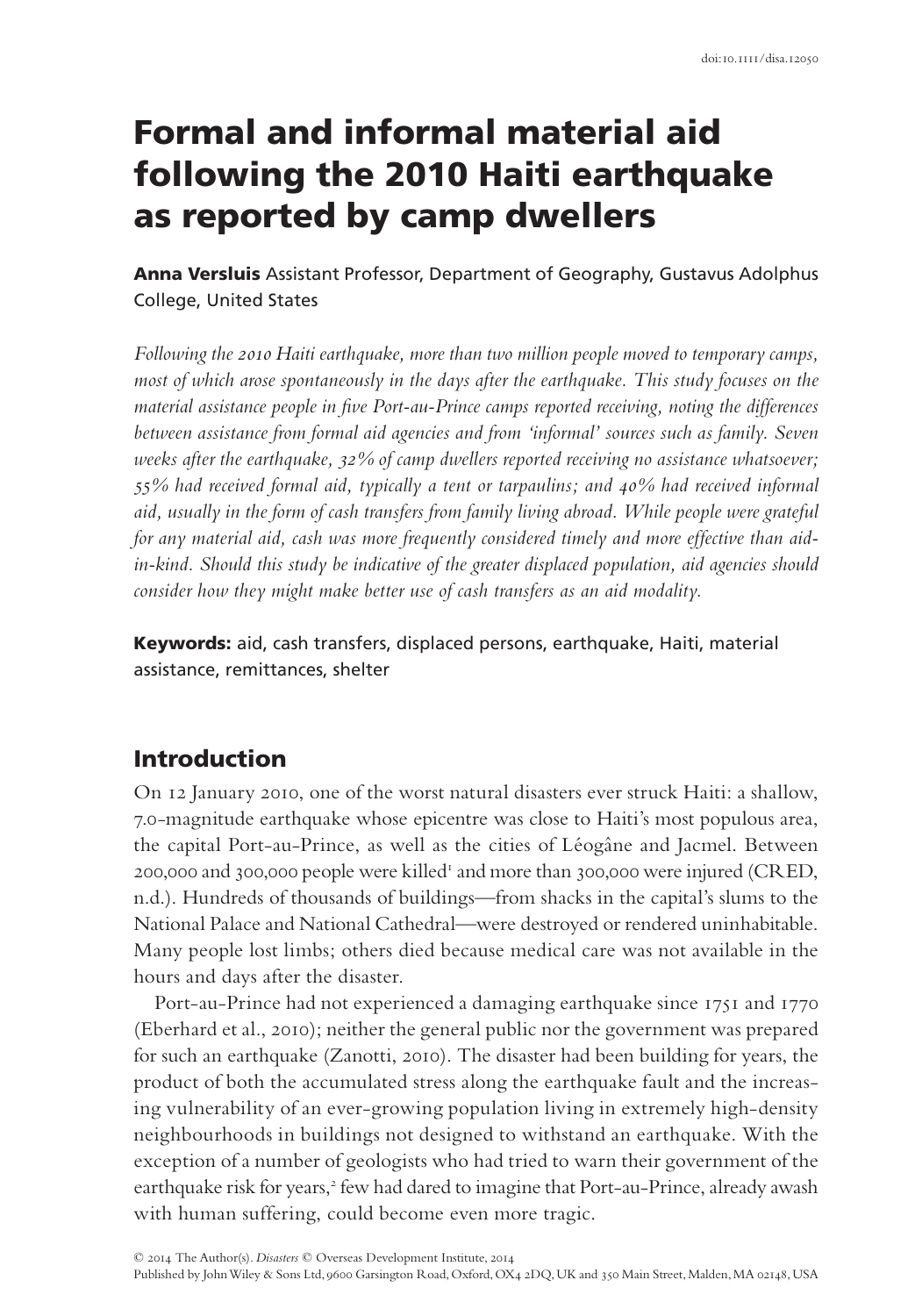In the face of frequent aftershocks, people began to gather in the few safe, open spaces: parks, roads, a golf course. People who lost their homes or were afraid to sleep under cement roofs began to create camps with sheets and tarpaulins. Others left Port-au-Prince and similarly hard-hit areas for the provincial towns and countryside. Of the estimated population of 3 million people in the greater Port-au-Prince area, at least 200,000 were presumed dead and another 570,000 soon evacuated the capital, at least temporarily (CRED, n.d.; Bengtsson et al., 2010). The disaster left more than 1.5 million people without homes (OCHA, 2010). Some were able to camp in a courtyard or driveway, but, more often than not, the street was the only option.

For a time, the world's attention was focused on Haiti. The news media reported on the situation around the clock, and aid rolled in. International organisations and governments pledged more than \$10 billion (CBS News, 2010). A staggering 50% of all US households purportedly donated to the Haiti earthquake recovery cause (Pew Research Center, 2010). The United States sent 14,000 military troops and took over control of the Port-au-Prince airport.<sup>3</sup> Though slowed down by Port-au-Prince's damaged seaport and single airport, aid and aid workers streamed into Haiti. Prior to the earthquake, about 10,000 non-governmental organisations (NGOs) worked in Haiti—more per capita than anywhere else in the world (Buss, 2008, cited in Dupuy, 2010a), earning Haiti the moniker of 'Republic of NGOs'. Within weeks of the earthquake, the streets of Port-au-Prince were filled even more than usual with trucks and SUVs marked with logos of international humanitarian agencies.

Twenty-seven months after the earthquake, some 421,000 people were still living in temporary camps (IOM in Haiti, 2012). While many others have moved to more permanent accommodations, some question whether tent camps will be enduring features for the next five or more years. Yet although some progress has been made lives were saved, schools have reopened, and some rubble has been cleared, for example—and individual success stories have been highlighted, the overall recovery effort has been less than satisfactory at best.<sup>4</sup> Political turmoil and a cholera epidemic have complicated the reconstruction even further. Much remains to be accomplished. As of March 2012, for example, only 46% of the aid pledged by bilateral and multilateral donors had been dispersed (OSE, 2012).

Through interviews with people living in displaced persons camps, this study aims to examine the formal and informal material assistance people received within the first seven weeks after the earthquake struck. *Formal assistance* is defined as aid coming from governments, both foreign and Haitian; multilateral organisations such as the World Bank and United Nations agencies; and aid organisations such as the Red Cross and Catholic Relief Services. *Informal assistance* is the aid people receive from family, neighbours, friends and local or informal social groups. This study examines the levels of both types of material aid, the aid modalities (such as cash, food, and medical assistance), the timeliness of the aid and its effectiveness as determined by the beneficiaries.

The issue of informal aid is especially pertinent to Haiti because many Haitians rely on remittances—usually transfers of cash, food and other goods from relatives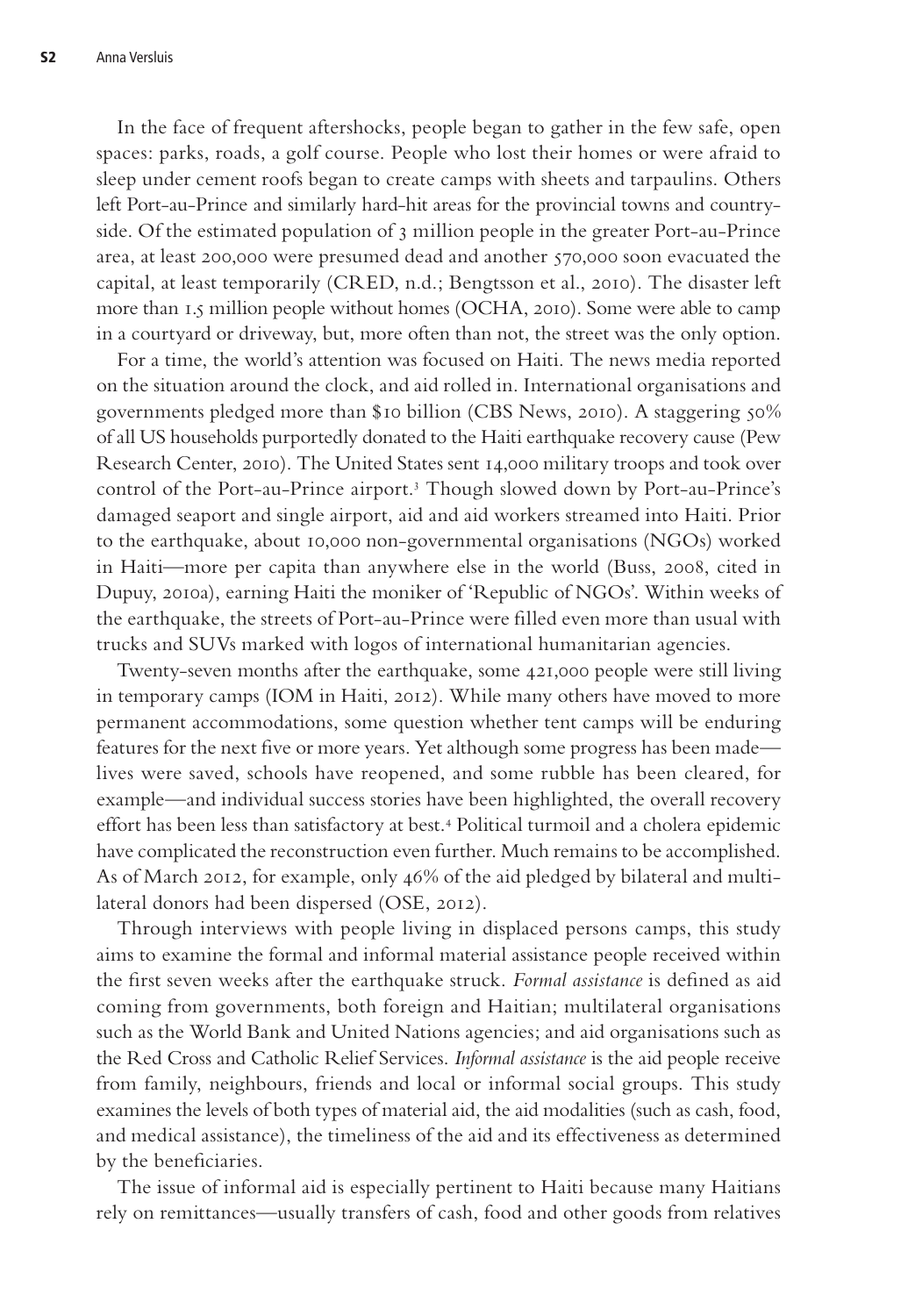living in foreign localities such as the United States. The value of remittances sent to Haiti each year is huge; it far exceeds all the international aid Haiti receives in a typical year and is estimated to be at least 19% of Haiti's gross domestic product (GDP). Remittances are thought to increase following disaster (Fagen, 2006). In addition, because remittances often take the form of cash, the money is spent locally and supports the local economy. Rather than eating rice imported from Arkansas, for instance, people can purchase local, Haitian-grown rice and support the vulnerable foundation of the Haitian economy: Haitian agriculture.

In summary, the study asks:

- How much and what type of material aid did people in the camps report receiving in the first seven weeks after the earthquake?
- How much of this assistance was from formal sources and how much from informal sources?
- Were there differences in aid modalities, timeliness and perceived effectiveness between formal and informal material assistance?

To answer these questions, the author of this study and two assistants spent one week interviewing people living in the displaced persons camps in the Port-au-Prince area in early March 2010, as described in more detail below.

#### The Haitian context

Appreciating Haiti's historical context is key to understanding Haiti's current situation (Trouillot, 1990; Dupuy, 2007). In broad strokes, this section outlines how migration within and from Haiti has been a primary organising factor of Haitian society over the past century and how it has led to 1) an increasing reliance on informal material assistance both in everyday life and following disaster, and 2) an increased vulnerability to urban disaster.

Haiti is divided into ten geographic departments, but everyone acknowledges one additional department: the diaspora, or the estimated 1–2 million Haitians living outside of Haiti. Compared to Haiti's population of nine million people, the diaspora is proportionally one of the largest in the world (Collier, 2009). The greatest concentrations of Haitians abroad—comprising about 87%—live in the United States, the Dominican Republic and Canada (Orozco, 2006).

For many generations, a number of push and pull factors of migration have steadily built the Haitian diaspora. The US occupation of Haiti from 1915 to 1934 encouraged out-migration from Haiti, especially to US-owned sugar plantations in Cuba and the Dominican Republic (Laguerre, 1987). Under the ruthless dictatorship of François Duvalier (1957–71), emigration from Haiti, especially of the educated class, grew. Indeed, 'since the early sixties, migration to Port-au-Prince and emigration to North American have been a fundamental factor in the restructuring of Haitian society, including the social landscape of the capital city' (Laguerre, 1987, p. 120).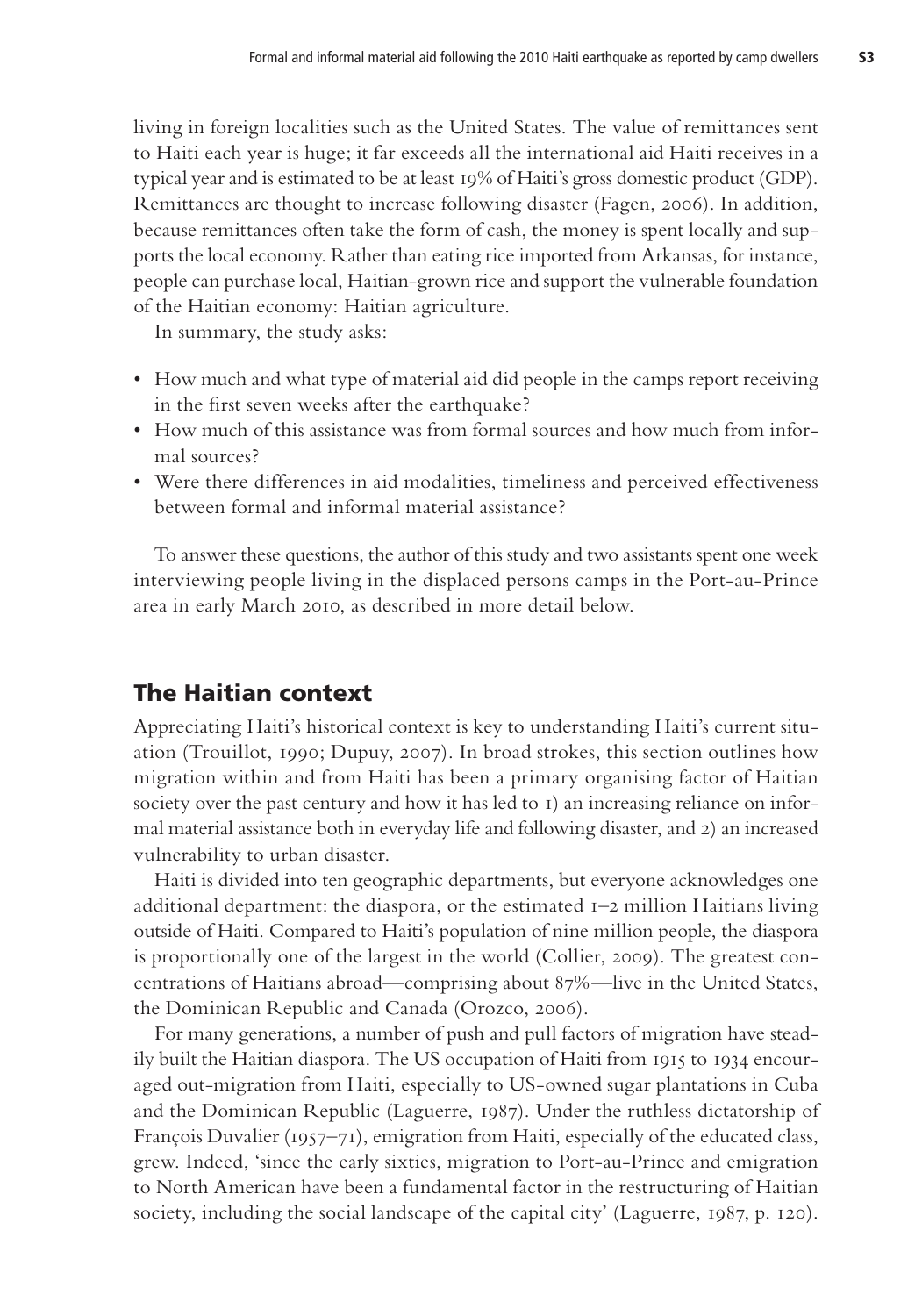Between 1957 and 1982, an estimated one million people left Haiti (Haggerty, 1989). Haitians have continued to leave Haiti in the years since, especially after the Haitian coup d'état in 1991, which was followed by a severe UN embargo. Between 1991 and 1997, an estimated 3.5% of Haiti's population emigrated to the United States; currently, about 40% of Haitians have family living abroad (Orozco, 2006).

Over the past decades, and especially since the Duvaliers' rule, there has been an equally important, concurrent trend of internal migration from Haiti's rural areas to cities, especially Port-au-Prince. The Government of Haiti has consistently sustained itself by profiting from the meagre earnings of the country's farmers, agriculture being the main livelihood for the majority of Haitians and nearly all rural Haitians. Haitians who wished to raise their socio-economic status had few options besides becoming civil servants and thus joining the government's 'predatory state', located almost entirely in Port-au-Prince (Trouillot, 1990). For many years, the primacy of Port-au-Prince and the dependence of the rural areas on the capital—and the capital on the United States—have encouraged both internal migration and emigration (Laguerre, 1987).

Starting in the 1970s, structural adjustment measures implemented by the international community liberalised trade by reducing tariffs and wages in Haiti while privatising state industries and curtailing spending on social services (Dupuy, 2007; Fatton, 2010; Maguire, 2010). These policies have worked to destroy the agricultural base of Haiti, forcing people to migrate to the capital in search of work in factories:

*Whereas in the 1970s Haiti imported about 19% of its food needs, it now imports 51%. It went from being self-sufficient in the production of rice, sugar, poultry, and pork to becoming the fourth-largest importer of subsidized U.S. rice in the world and the largest importer of foodstuffs from the United States in the Caribbean. Eighty percent of all the rice consumed in Haiti is now imported. Trade liberalization, then, essentially meant transferring wealth from Haitian to U.S. farmers, especially rice farmers in Arkansas and the U.S. agribusiness companies that export to Haiti and those Haitian companies that resell it on the domestic market [. . .]. Trade liberalization not only exacerbated the decline of agriculture and the dispossession of farmers, but when combined with an industrial strategy that located assembly industries primarily in Port-au-Prince, it also propelled migrants from the rural areas to the capital city and its spreading squalor* (Dupuy, 2010b, p. 17).

Thus, Port-au-Prince is a city largely made up of people who have fled rural Haiti to seek a better life in the capital. This migration to Port-au-Prince has, in turn, been a key factor in creating the capital's high vulnerability to earthquakes (Maguire, 2010; MCC, 2010). Many of the conditions that made Port-au-Prince so vulnerable to the earthquake—a large population, high population density, crowded living conditions, slums and shoddily built houses—stem from the fact that Port-au-Prince's population outstrips its infrastructure many times over. Haiti's internal, urban migration has created a poor, underemployed population with no choice but to live in slums and ravines with high population densities, usually in rental housing built on the cheap and thus not to earthquake code.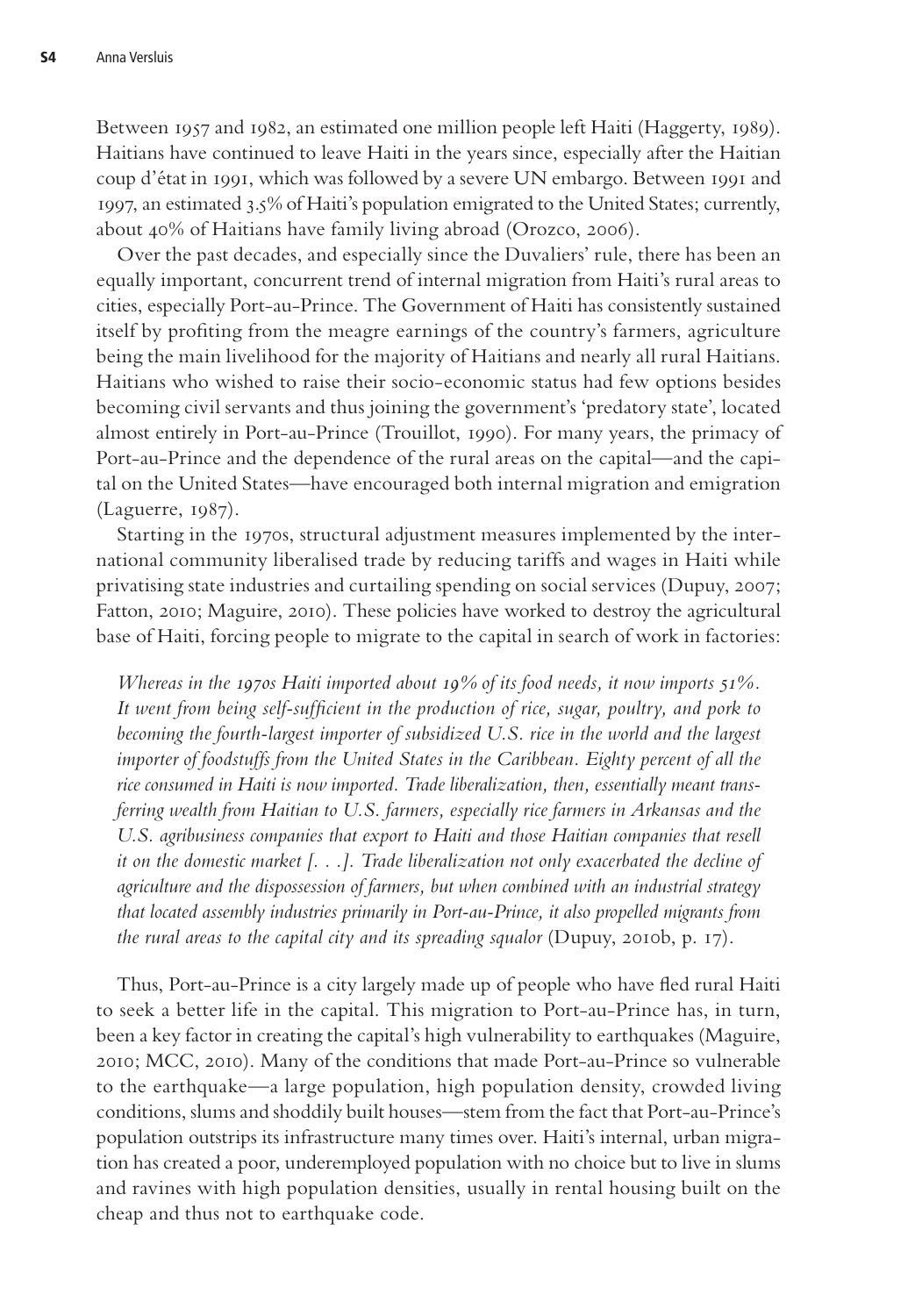Among the diaspora, many stay in close contact with Haiti; they visit frequently, talk with friends and family in Haiti on the telephone, and send material assistance (Orozco, 2006). The assistance may take the form of cash transfers or gifts in kind, especially clothing or food, either purchased in or shipped to Haiti. The cash transfers may go through banks or other licensed transfer agencies, but the use of informal networks—such as trusted friends who travel to Haiti—is a common practice as well (Fagen, 2006). According to the 2001 Haitian census, one in every five Haitians receives remittances from abroad. Remitters send an average of \$150 per month (Orozco, 2006), although several beneficiaries may share such amounts.

There has been an increase in remittances to Haiti since 1971, when records of these financial transfers begin (see Figure 1). Since the mid-1990s, the trend is indisputably one of increasing reliance on remittances. In 2011, remittances made up 21% of Haiti's gross domestic product (World Bank, n.d.a; n.d.b). Other sources estimate that the rate may be as high as 30% (Abrams, 2010). In 2008, Haiti's was the 9th highest remittance-to-GDP ratio in the world (World Bank, n.d.a; n.d.b). The \$1.9 billion in remittances is double the amount Haiti receives in international aid and is equal to 90% of Haiti's federal budget (Abrams, 2010; Luce, 2010).

Remittances are a major source of revenue for many people in Haiti. The money received is used primarily for food, education, and clothing (Orozco, 2006). It is not



**Figure 1.** Total annual remittances sent to Haiti, 1971–2011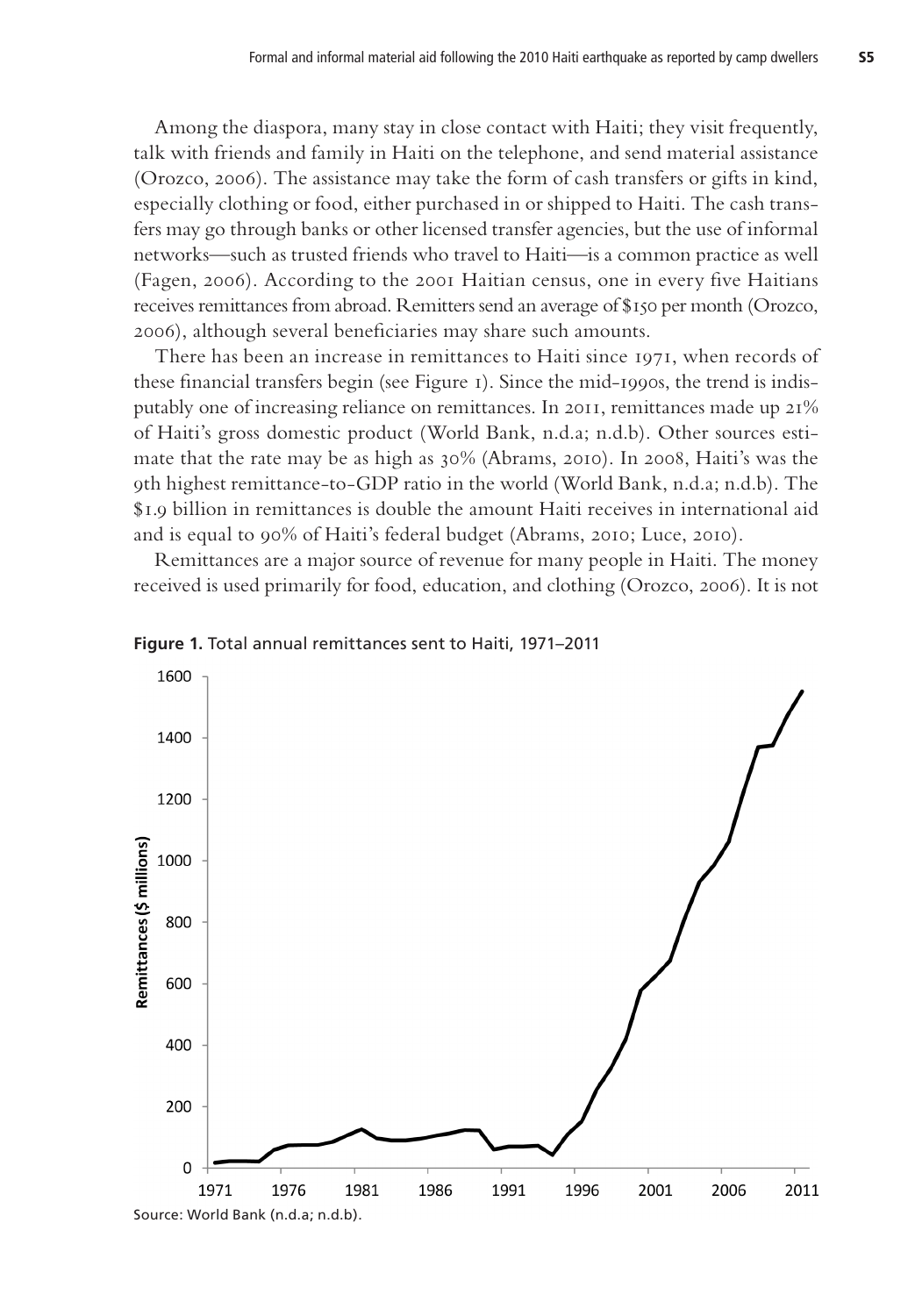uncommon that a family in Haiti has no income beyond what they receive from remittances. At the same time, remittances result in only incremental improvements in the quality of life and do little to counter the larger problem of poverty (Fagen, 2006).

### Disaster assistance

Those who are affected by a disaster may receive assistance from formal or informal channels—or both; that assistance may take a variety of forms, or modalities. Formal assistance is received from governments, multilateral organisations such as the World Bank and official aid agencies whose purpose is to provide relief and facilitate recovery after a disaster. Informal assistance is received from family, neighbours, friends and other, smaller, local groups, such as churches. The type of assistance may involve material (or tangible) assistance, emotional and psychological support, advice and information, help with migration, encouragement and a sense of belonging, among others. This study focuses only on material assistance, including medical care.

Formal material assistance following a disaster most often takes the form of in-kind assistance such as food aid, but the idea of cash transfers is gaining some acceptance. While aid-in-kind has largely been the norm for disaster agencies, cash transfers, a main modality of Haiti's informal aid sector, offer a number of potential advantages (Dreze and Sen, 1989; Harvey, 2007; Hulme, Hanlon and Barrientos, 2010). First, recipients of assistance consistently prefer cash. Cash allows greater flexibility, autonomy, opportunity to invest the aid and often greater dignity as there is no need to stand in long distribution lines. For governments and aid agencies, the cash may be easier and cheaper to transport than in-kind assistance. In addition, while the potential for local inflation is a danger, cash transfers allow people to invest in local goods and services and thus sustain the local economy.

Why are cash transfers not used more? In seeking to answer that question, Harvey (2007) and Hulme, Hanlon and Barrientos (2010) review a number of factors, including institutional investment in food aid structures and programmes, bureaucratic self-interest, food surpluses in donor states and aid agencies' fear of creating a culture of dependency or 'laziness' or of losing control. In particular, Harvey examines 'attitudes of paternalism and superiority' among donors and aid agencies, which he refers to as a 'rarely acknowledged [. . .] belief that aid agencies know what people in crisis need better than these people do themselves' (Harvey, 2007, pp. 54–55). The debate between cash and in-kind assistance is a classic question in microeconomics. Economists generally agree that cash is best, but gifts in kind are more appealing to donor states, which are afraid the cash might be used for 'anti-social' purchases, such as drugs or alcohol (Frank and Glass, 1999; Perloff, 2007). Moreover, they fear that cash may encourage corruption.

In times of crisis, most people turn to family and other social support before seeking help from more formal channels, such as the government, welfare agencies, or psychologists (Solomon, 1985). Quarantelli (1960) reports that up to three-quarters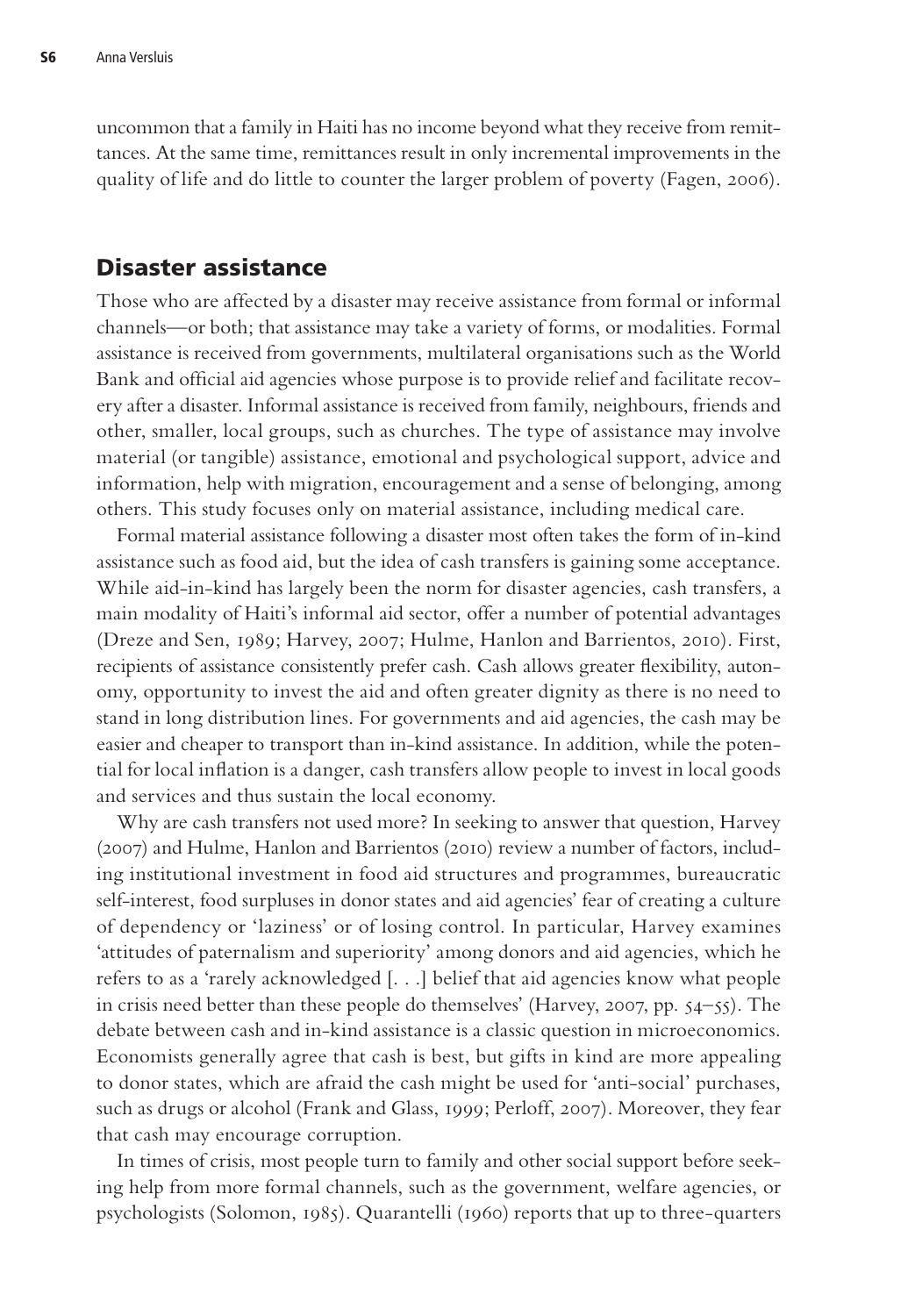of those affected by disaster receive a substantial proportion of aid from kin. The exception is medical care, for which health care professionals are usually sought out directly.

Much of the literature on informal disaster assistance focuses on the role families and friends play in providing social support after a disaster.<sup>5</sup> Less is known, however, about the role of kin and friends in providing post-disaster material assistance. This study begins to explore the formal and informal material assistance modalities by interviewing people in displaced persons camps in Port-au-Prince seven weeks after the 12 January 2010 earthquake.

## Methods

Face-to-face interviews were conducted with 53 persons living in five displaced persons camps in the greater Port-au-Prince area (see Figure 2, Table 1 and Box 1). The interviews were conducted the week of 1–6 March 2010, approximately seven weeks after the earthquake. To select participants, a purposive sampling method was employed in which the interviewers (the author and two assistants) walked through the camps and requested interviews with camp residents. An attempt was made to balance the number of women and men interviewed. People who requested interviews were denied. Each interview lasted approximately 30 minutes to an hour. If the participant granted permission, the interview was digitally recorded on an audio device.



**Figure 2.** Displaced persons camps under review in the greater Port-au-Prince area

Source: author.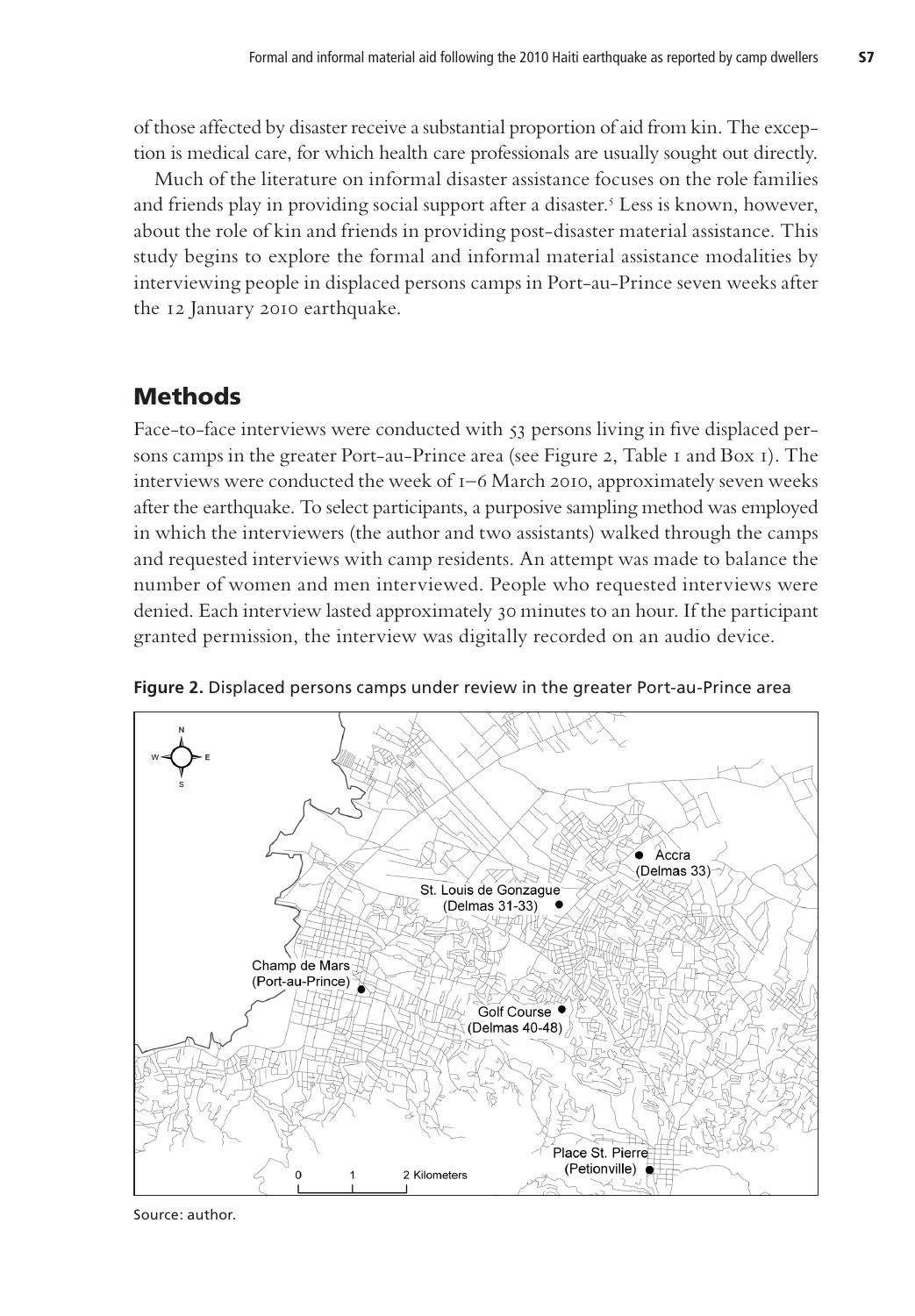#### **Table 1.** The five displaced persons camps under review, October–November 2010

| Camp name,                          | <b>Camp population</b> | <b>Number of interviews</b> |
|-------------------------------------|------------------------|-----------------------------|
| Champ de Mars, Port-au-Prince       | 28,963                 | 9                           |
| Golf course, Delmas 40-48           | 24,951                 | 12                          |
| Accra, Delmas 33                    | 8.616                  | 10                          |
| Place St. Pierre, Pétion-Ville      | 3,500                  | 12                          |
| St. Louis de Gonzague, Delmas 31-33 | 3,420                  | 10                          |

Source: CCCM (2010).

#### **Box 1.** General characteristics of the 53 interview participants

| Average age: 39 years                                                                         |  |  |  |  |
|-----------------------------------------------------------------------------------------------|--|--|--|--|
| Sex ratio: 60% women: 40% men                                                                 |  |  |  |  |
| <b>Marital status:</b> 30% single, widowed or divorced; 70% married or partnered              |  |  |  |  |
| Average number of children: 3.2                                                               |  |  |  |  |
| Average number of years in Port-au-Prince: 24                                                 |  |  |  |  |
| Percentage born in Port-au-Prince: 23%                                                        |  |  |  |  |
| Average years of education: 8                                                                 |  |  |  |  |
| Percentage unemployed or working in the informal sector only: 69%                             |  |  |  |  |
| Percentage with family living outside of Haiti: 51%                                           |  |  |  |  |
| Percentage whose house was destroyed or damaged in the earthquake: 46% destroyed; 52% damaged |  |  |  |  |
| Percentage who lost a family member (immediate or extended) in the disaster: 64%              |  |  |  |  |
| Percentage who received material assistance after the disaster: 72%                           |  |  |  |  |
| Source: author.                                                                               |  |  |  |  |
|                                                                                               |  |  |  |  |

Figure 2 shows the locations of the camps chosen for the interviews; for each location, Table 1 provides details regarding population, size, organising body and the number of interviews conducted. The camps under review represented some of the largest displaced persons camps in Haiti. They were formed spontaneously in the hours and days immediately after the earthquake, when people who had lost their homes and others who were too frightened to sleep indoors set up shelters in parks, soccer fields and other open spaces throughout the city. As people were able, they gradually replaced sheet and cardboard structures with tarpaulins and tents.

The largest original camp, in the suburb of Delmas, occupies the golf course of the elite Pétion-Ville Club. Established in 1928 during the first US occupation of Haiti, the American Club, as it was called then, once banned all Haitians except those working there as servants (Schmidt, 1995). After the 2010 earthquake, the club was taken over by the US 82nd Airborne Division and food was distributed by the US military, Catholic Relief Services and Sean Penn's J/P Haitian Relief Organization (Basu, 2010; Sontag, 2010; Vasquez and Daniel, 2010). At the time of the interviews, most of the shelters in this camp were made of tarpaulins donated by various relief organisations. Because the camp is located on private property, the Haitian government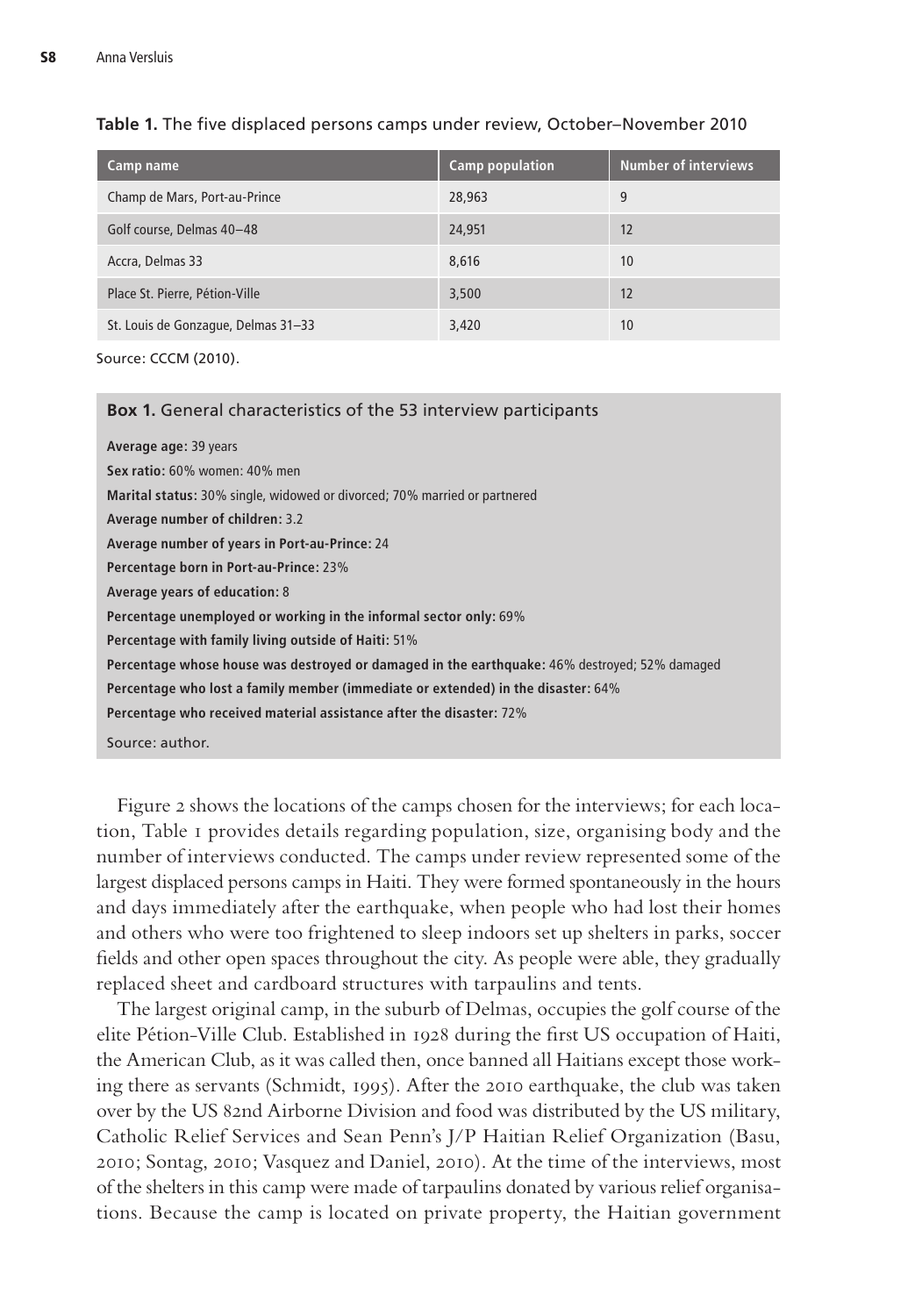requisitioned that it be moved to a remote area north of Port-au-Prince called Corail Cesselesse (Guyler Delva, 2010); these plans, like many other resettlement programmes, were subsequently abandoned, however (Farmer, 2011, p. 161).

The Champ de Mars camp, which was the third-largest camp in Haiti at the time of the study, sprawled across the system of parks around the presidential palace and former government ministries near downtown Port-au-Prince. Statues of Haitian heroes—some of the few cultural artefacts left undamaged by the earthquake—look out over thousands of tent and tarpaulin shelters. Because the downtown area of Port-au-Prince sustained some of the worst damage in the earthquake, thousands of people who lost their houses moved to this camp. While some have tents distributed by aid agencies, others live under tarpaulins or even sheets. All camps under review appeared to have camp-organised governing committees, although their effectiveness could not be assessed.

The camp at Delmas 31–33 was situated on the grounds of one of Haiti's most elite schools, the St. Louis de Gonzague high school, a private Roman Catholic school. The majority of families in this camp had high-quality tents, although there were some families living under cardboard or sheets. Security was reported to be relatively high in this camp (RNDDH, 2010). The camp has since been disbanded.

The camp at Place St. Pierre arose spontaneously immediately after the disaster. It occupies a small park in Pétion-Ville, often referred to as the well-to-do suburb of Port-au-Prince, but also home to many densely populated neighbourhoods. The camp did not have any formal camp management agency at the time of the interviews.

Established by Islamic Relief, the Delmas 33 Accra camp houses about 3,000 people. Most of the families in this camp have tents provided by Islamic Relief. The land appears to be privately owned by the Accra family (Griffin et al., 2010).



#### Results

Figure 3 summarises the reported sources of material assistance received by people in the camps during the first seven weeks after the disaster. Nearly one-third of the camp dwellers (32%) had not received any material assistance since the disaster, neither from formal nor informal channels.

There is a large discrepancy between the high levels of disaster relief pledged by the international community and the scant amount of material aid reported by people living in the displaced persons camps. Excluding water, material assistance from formal disaster and relief agencies and organisations had reached only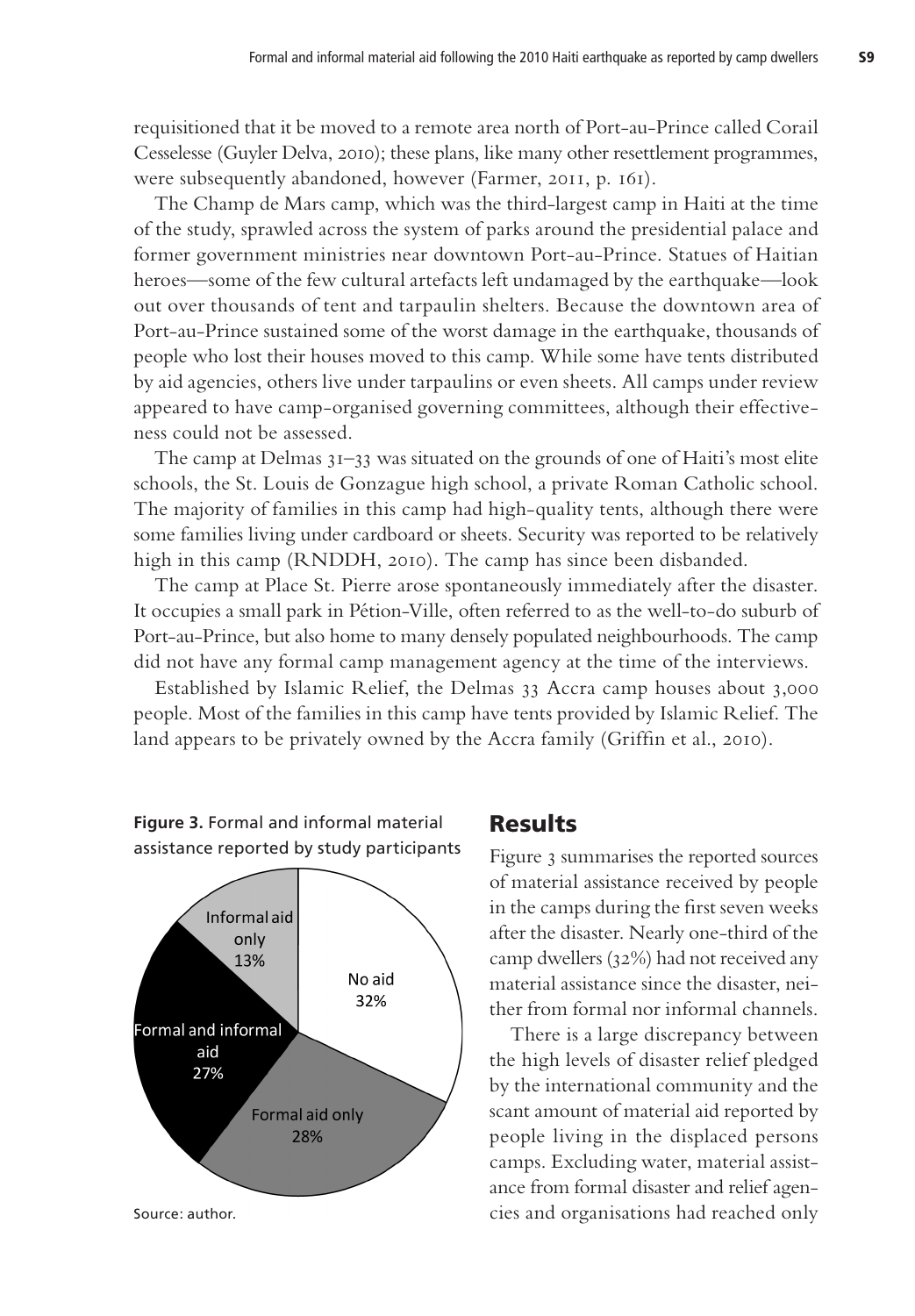55% of the families participating in the study. (Those not living in camps probably received even less aid.) Most frequently, this aid consisted of a single tent (30% of study participants) or one or two tarpaulins (11%) designed to serve as temporary shelter. Other noted forms of aid were food (25% of study participants), household items and toiletries (9%) and medical care (2%). None of the interviewees had received cash from a formal aid agency. Formal assistance came from sources such as Catholic Relief Services, the Red Cross, Doctors Without Borders and Islamic Relief. Sometimes respondents did not know the name of the aid organisation that had provided aid.

The figures for formal aid are similar to those reported in other research. A study conducted in late February 2010 finds that 64% of the population had received formal aid (Griffin et al., 2010).<sup>6</sup> This study reports that about half of the camp population had not received any food aid, and, in the Champ de Mars camp, this figure stood at 75% (Griffin et al., 2010). An independent study conducted in the displaced persons camps a number of months after the earthquake finds only 53% agreement that 'aid had arrived' (Schuller, 2010). This study's estimate that 41% of displaced persons had received a tent or tarpaulin from an aid group corresponds exactly with that of the United Nations on  $\zeta$  March 2010 (Bigg, 2010). In all cases, even when considering that some respondents may have underreported aid, it is evident that many basic needs of people in the camps were not being met.

The 'informal aid sector' has played a principle role in the 2010 earthquake relief and recovery efforts. While 40% of the respondents reported receiving informal material assistance after the disaster, 14% of families had received help only from family or friends. In contrast to formal aid agencies, which usually provided in-kind assistance such as food, the informal material assistance nearly always took the form of cash transfers. Nearly one-third of the respondents had received a cash gift from family members or, less frequently, friends. Meanwhile, 10% of the study participants had received a tent or tarpaulin from family, friends or a local church. Those who had received remittances prior to the disaster tended to receive cash transfers following the disaster as well. Many people reported sharing cooked food or other goods with neighbours; because of the various difficulties in measuring such frequent sharing of small amounts of food and other items, the study concentrated on informal material assistance given by family and friends outside of Haiti.

The importance of post-disaster material aid from family and friends abroad is supported by other data. A poll conducted about ten days after the earthquake indicates that 78% of Haitians living in the United States had contributed financial assistance to disaster victims—presumably by wiring them money—and that the average amount of assistance was \$75 (NAM and BAI, 2010).

Beneficiaries reported cash transfers to be timely more often than aid-in-kind. They deemed 85% of cash transfers, all of which were from informal sources, timely; in contrast, they referred to only 46% of aid-in-kind donations as timely (p-value=0.02 from a two-tailed Fisher exact probability test). Respondents said that informal material aid was more frequently timely than formal aid, although the difference is not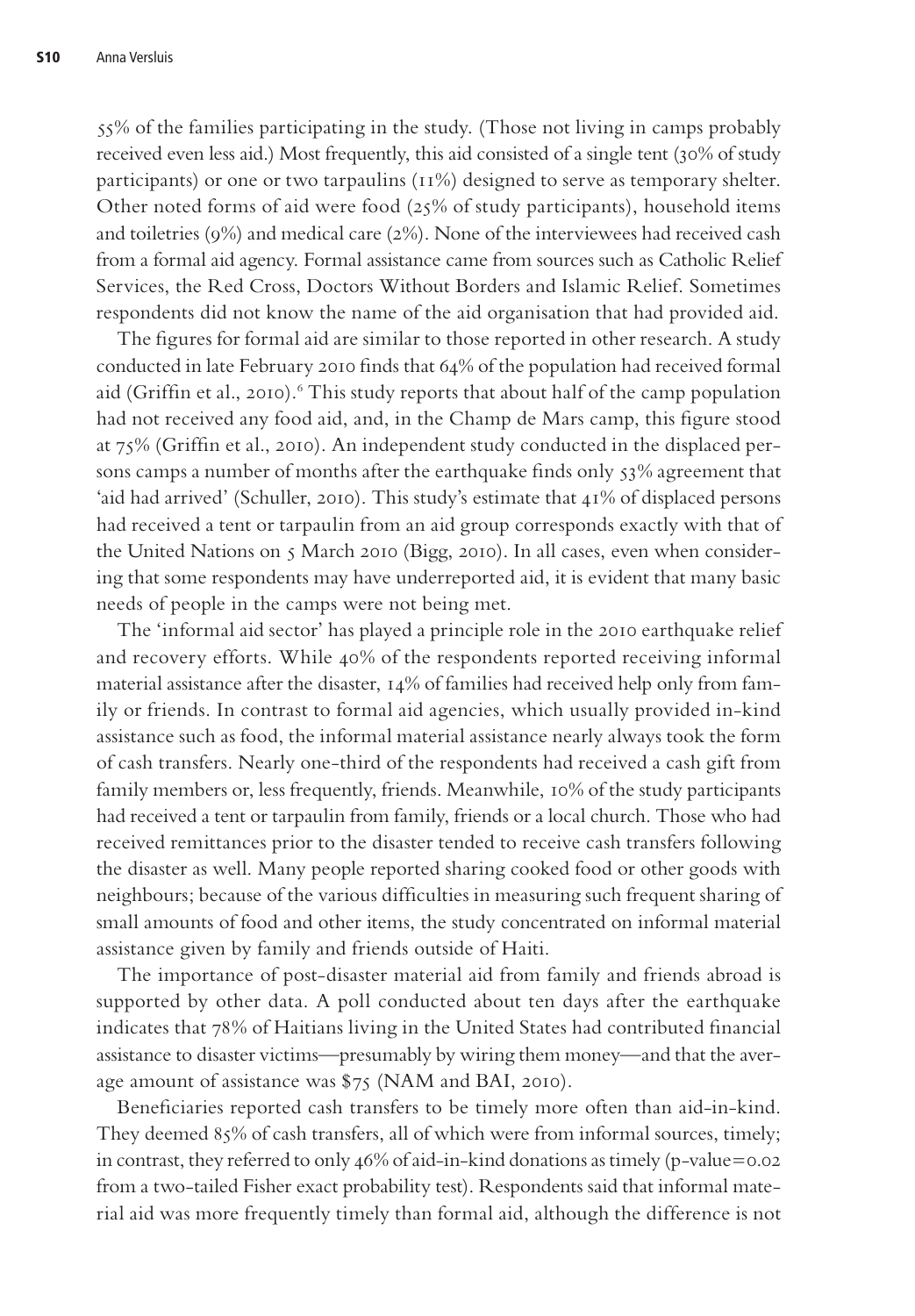**Table 2.** Effectiveness of material aid from formal and informal sources on a 10-point scale, as rated by beneficiaries

| <b>Material aid modality</b>      |                     | Number of respondents per rating |                |                         |                |                |                |                |   |                |                |
|-----------------------------------|---------------------|----------------------------------|----------------|-------------------------|----------------|----------------|----------------|----------------|---|----------------|----------------|
|                                   |                     | $\mathbf{1}$                     | $\overline{2}$ | $\overline{\mathbf{3}}$ | $\overline{4}$ | 5              | $6\phantom{1}$ | $\overline{7}$ | 8 | $\overline{9}$ | 10             |
| Informal<br>$(N=15, average=6.3)$ | Cash                |                                  |                |                         | 1              | $\overline{4}$ | $\mathbf{1}$   | $\overline{1}$ |   |                | 5              |
|                                   | Tent                |                                  |                | $\overline{2}$          |                |                |                |                |   |                |                |
|                                   | Tarp                | $\mathbf{1}$                     |                |                         |                |                |                |                |   |                |                |
| Formal<br>$(N=21, average=5.3)$   | <b>Medical care</b> |                                  |                |                         |                |                |                |                |   |                | 1              |
|                                   | Tent                |                                  |                | $\mathbf{1}$            |                | 1              |                |                |   |                | $\overline{2}$ |
|                                   | Food                | $\overline{2}$                   |                | $\mathbf{1}$            |                | $\overline{4}$ | 1              |                |   |                | 1              |
|                                   | Tarp                |                                  |                | $\overline{2}$          |                | $\overline{3}$ | $\mathbf{1}$   |                |   |                |                |
|                                   | Household items     |                                  |                |                         |                | 1              |                |                |   |                |                |

Source: author.

statistically significant. Recipients deemed 72% of informal aid transactions timely but said the same of only 47% of formal aid (p-value=0.14 from a two-tailed Fisher exact probability test).

The results concerning the effectiveness of material aid (see Table 2) are difficult to evaluate because more than half the respondents declined to rate the effectiveness of aid on a ten-point scale (with 10 being highly effective and 1 being completely ineffective). Based on the numeric ratings provided by those who agreed to rate the aid, the overall effectiveness of all material aid was rated 5.7, which suggests that people generally were not very satisfied with the material aid they received. (Note that this average does not take into account camp dwellers who received no aid.) Cash transfers were rated more effective (7.0) than all other forms of material aid (5.1)  $(p-value=0.07$  from a two-sided two-sample t-test,  $N=36$ ). The one case of medical assistance from a formal aid agency was given a 10 for effectiveness. On average, cash transfers were rated 7.0 while tents were rated 6.3, food 4.6 and tarps 4.0.

Another study provides strong evidence that cash transfers were preferred over aidin-kind by beneficiaries after the earthquake. Noting that local Haitian markets were operating within days of the earthquake, a number of partners of the church-based development organisation Christian Aid chose cash transfers as the aid modality for Haitian earthquake survivors (Christian Aid, 2012). Of the beneficiaries of these funds, 98% reported a preference for cash over aid-in-kind; 58% of the cash was used to purchase food, water and cooking fuel. In order of decreasing importance, the rest of the cash was used for education, rent or shelter, small enterprise, health, debt repayment, household goods and savings. The report notes that one advantage of cash transfers over other aid modalities (such as in-kind aid and vouchers) is that they allow people to repay debts and save money.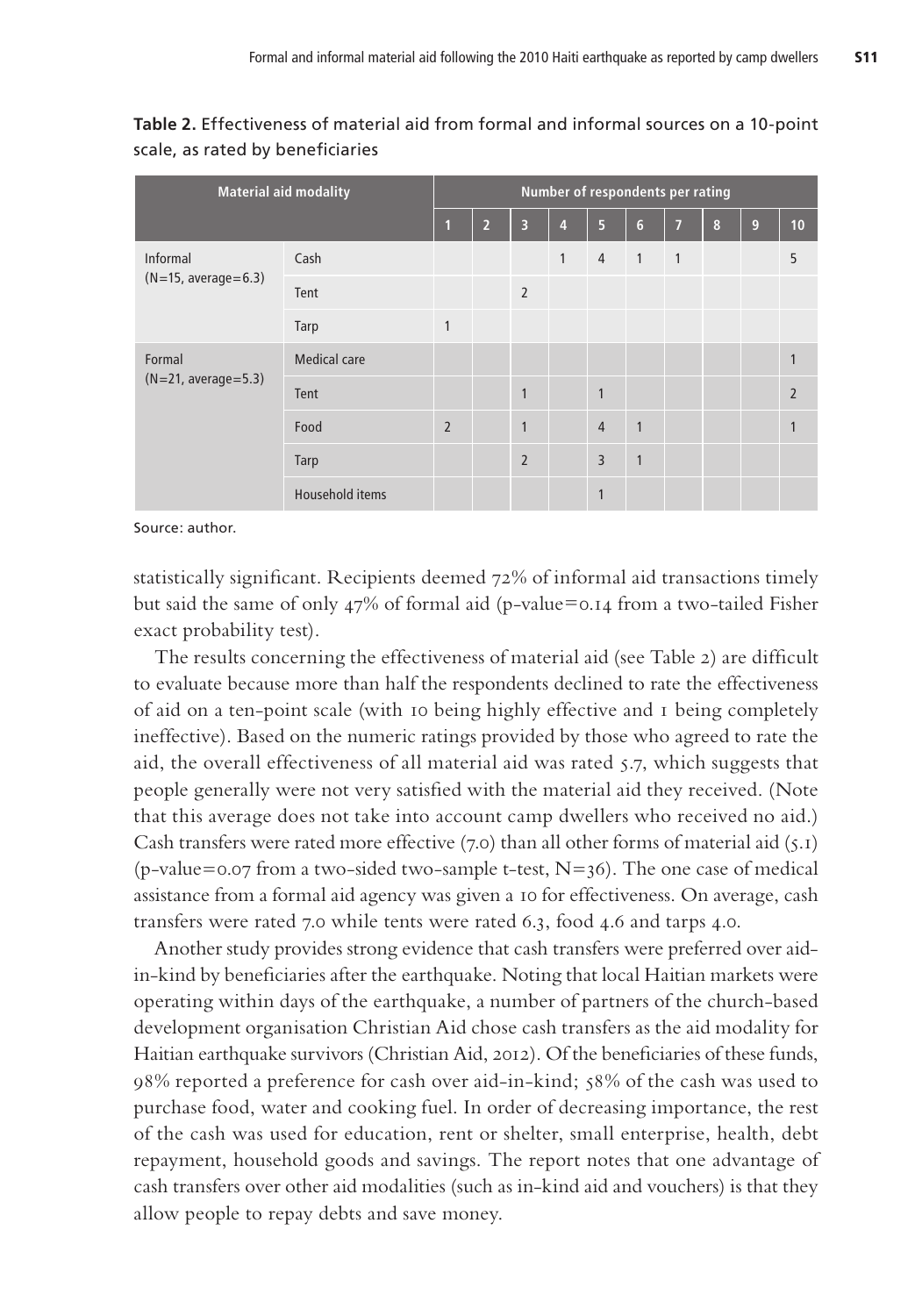## Conclusion

In summary, this study finds that:

- A sizable proportion of households in the Port-au-Prince displaced persons camps received no material aid in the first seven weeks after the earthquake.
- Of those who received material aid from aid and relief agencies, the assistance was modest; most often it consisted of only a tent or several tarpaulins.
- The informal aid sector played a major role in providing material assistance after the earthquake.
- There were key differences in aid modalities between the formal and informal aid sectors; the informal aid sector relied predominantly on cash transfers while the formal sector provided aid-in-kind.
- Beneficiaries generally considered assistance in the form of cash transfers to be timelier and more effective than aid-in-kind.

Aid organisations and agencies working in Haiti should consider what they might learn from the informal material aid sector whose proclivity for cash transfers tends to result in timelier and more effective material assistance. Following the example of the informal aid sector, cash transfers should be considered as one way to provide support to those affected by the disaster. Aid-in-kind that replicates goods available in local markets, such as food in the case of the 2010 Haiti earthquake, should be reconsidered. Instead, cash transfers offer a number of advantages. Food aid is known to be damaging to Haitian agriculture (Fatton, 2010). In the months after the 2010 earthquake, the Port-au-Prince markets were flooded with US-grown food aid, much to the detriment of Haitian agriculture (IRIN, 2010; Weisbrot et al., 2010).

In addition, cash transfers may have some logistical advantages over aid in-kind and the transfers may be made quickly using banks and transfer services, which were at least partially functioning within days of the Haiti earthquake. Cash assistance allows the beneficiaries to make their own choices as to how to spend the aid money. It also allows beneficiaries to be more selective with respect to their expenses while saving people the trouble and indignity of standing in lines to receive handouts. Finally, other studies have shown that recipients of cash transfer programmes do not 'waste' the money, but use it efficiently to improve their nutrition, health and education, and as start-up capital (Hulme, Hanlon and Barrientos, 2010).

# Acknowledgements

This research was funded by a grant from the University of Colorado Natural Hazards Center through its Quick Response Research Program, which is funded by National Science Foundation grant number CMM10734304. The assistance of Jean-Hugue Delmond, Pierre Esperance, Esaїe Clervil, Jean-Lourdy St. Fleur and Sara Versluis was greatly appreciated.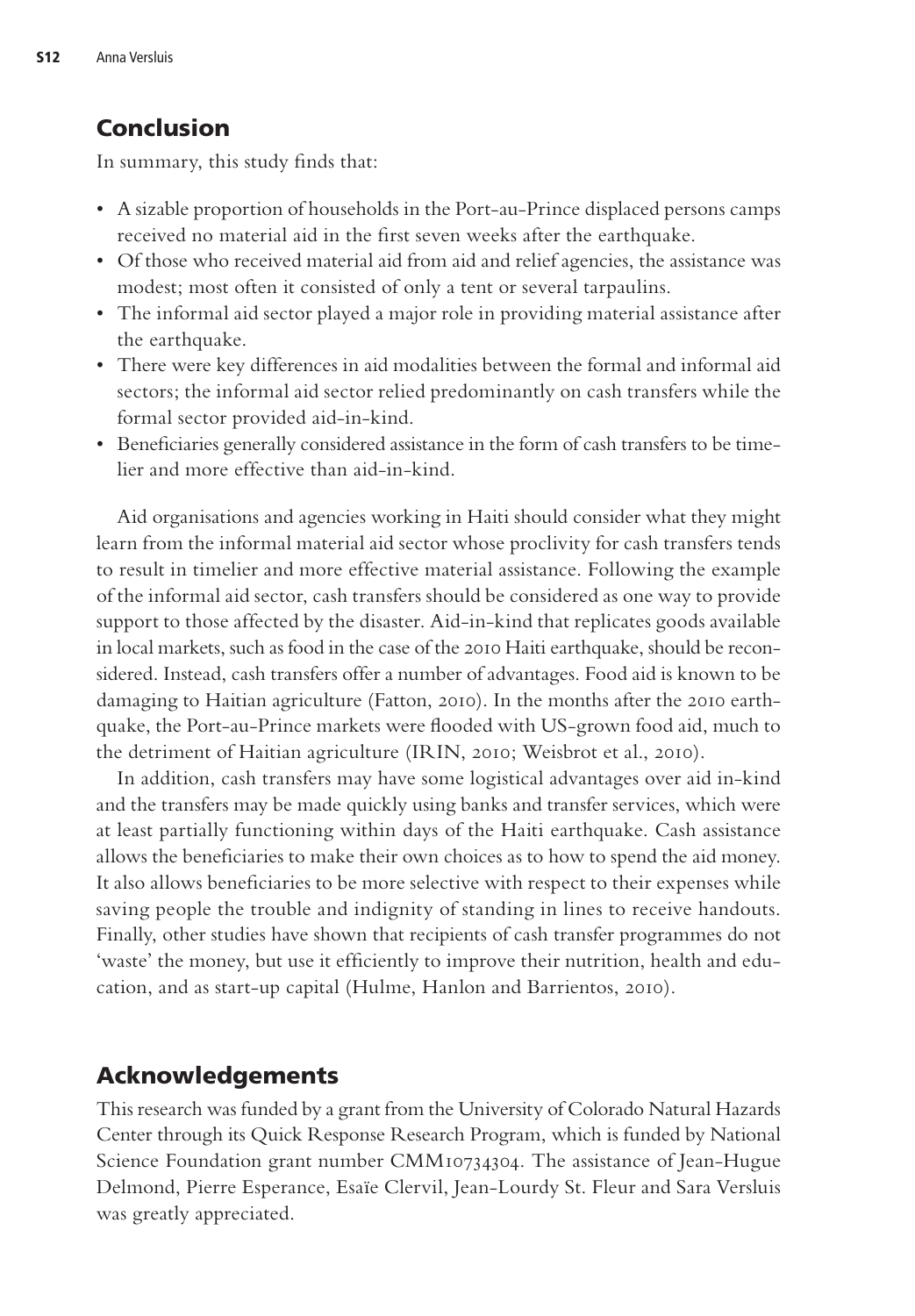## Correspondence

Anna Versluis, Department of Geography, Gustavus Adolphus College, 800 West College Avenue, Saint Peter, MN 56082, United States.

Telephone: +1 507 933 6058.

E-mail: averslui@gustavus.edu.

## Endnotes

- <sup>1</sup> The number of fatalities remains in question and estimates vary considerably. A controversial draft report commissioned by the United States Agency for International Development in 2011 finds that between 46,000 and 85,000 persons were killed in the earthquake (Archibold, 2011). Another independent study estimates the number of deaths to be between 136,800 and 180,500 (Kolbe et al., 2010). Likewise, other estimates, including of the number of people living in displaced persons camps, vary greatly depending on the source.
- See, for example, Delacroix (2008).
- <sup>3</sup> One questionable aspect of the earthquake relief and recovery efforts has been the erosion of Haiti's sovereignty. The takeover of Haiti's international airport by the US military in the name of the earthquake relief effort is but one example (Dupuy, 2010a). The Interim Haiti Recovery Commission, which manages the international grants to rebuild Haiti, includes at least as many representatives of non-Haitian entities on its board as Haitian members; it has been likened to a parallel government (Soirélus, 2011). Such disregard for Haitian sovereignty has been a common theme throughout Haiti's tumultuous history.
- <sup>4</sup> See, for example, Hartberg (2011); OSE (2011); Ramachandran and Walz (2012); and Soirélus (2011).
- <sup>5</sup> See, for example, Figley (1985) and Kaniasty and Norris (2004).
- <sup>6</sup> The February study includes water as a form of aid, which may have led to a higher total percentage of the camp population receiving aid.

## References

- Abrams, E. (2010) 'What Haiti Needs: A Haitian Diaspora'. *Washington Post*. 22 January. http://www. washingtonpost.com/wp-dyn/content/article/2010/01/21/AR2010012103508.html.
- Archibold, R.C. (2011) 'U.S. Reduces Estimates of Homeless in Haiti Quake'. *The New York Times*. 31 May.
- Basu, M. (2010) 'For Sean Penn, on Ground in Haiti, Time Is of the Essence'. CNN. 9 May. http:// edition.cnn.com/2010/SHOWBIZ/05/08/sean.penn.haiti.aid/?hpt=C1.
- Bengtsson, L. et al. (2010) *Internal Population Displacement in Haiti: Preliminary Analyses of Movement Patterns of Digicel Mobile Phones: 1 January to 11 March 2010*. New York: Karolinska Institute, Center for Disaster Medicine and Columbia University, Schools of Nursing and Public Health.
- Bigg, M. (2010) 'Aid Group Shocked over Lack of Shelter for Haitians'. Reuters. 5 March. http://www. reuters.com/article/2010/03/05/idUSN05225127.\_CH\_.2400.
- Buss, T.F. (2008) *Haiti in the Balance: Why Foreign Aid Has Failed and What We Can Do About It*. Washington, DC: Brookings Institution Press.
- CBS News (2010) 'Haiti Donor Meeting Far Exceeds \$4B Goal'. CBS/AP. 31 March. http://www. cbsnews.com/stories/2010/01/31/world/main6350269.shtml.
- CCCM (Camp Coordination and Camp Management Cluster in Haiti) (2010) 'Displacement Tracking Matrix'. http://iomhaitidataportal.info/dtm/downloads.aspx?file=~\downloads\1.DTM%20Report\_ Dec%2710/DTM\_rd\_1\_Masterlist\_December\_2010\_FINAL.xls.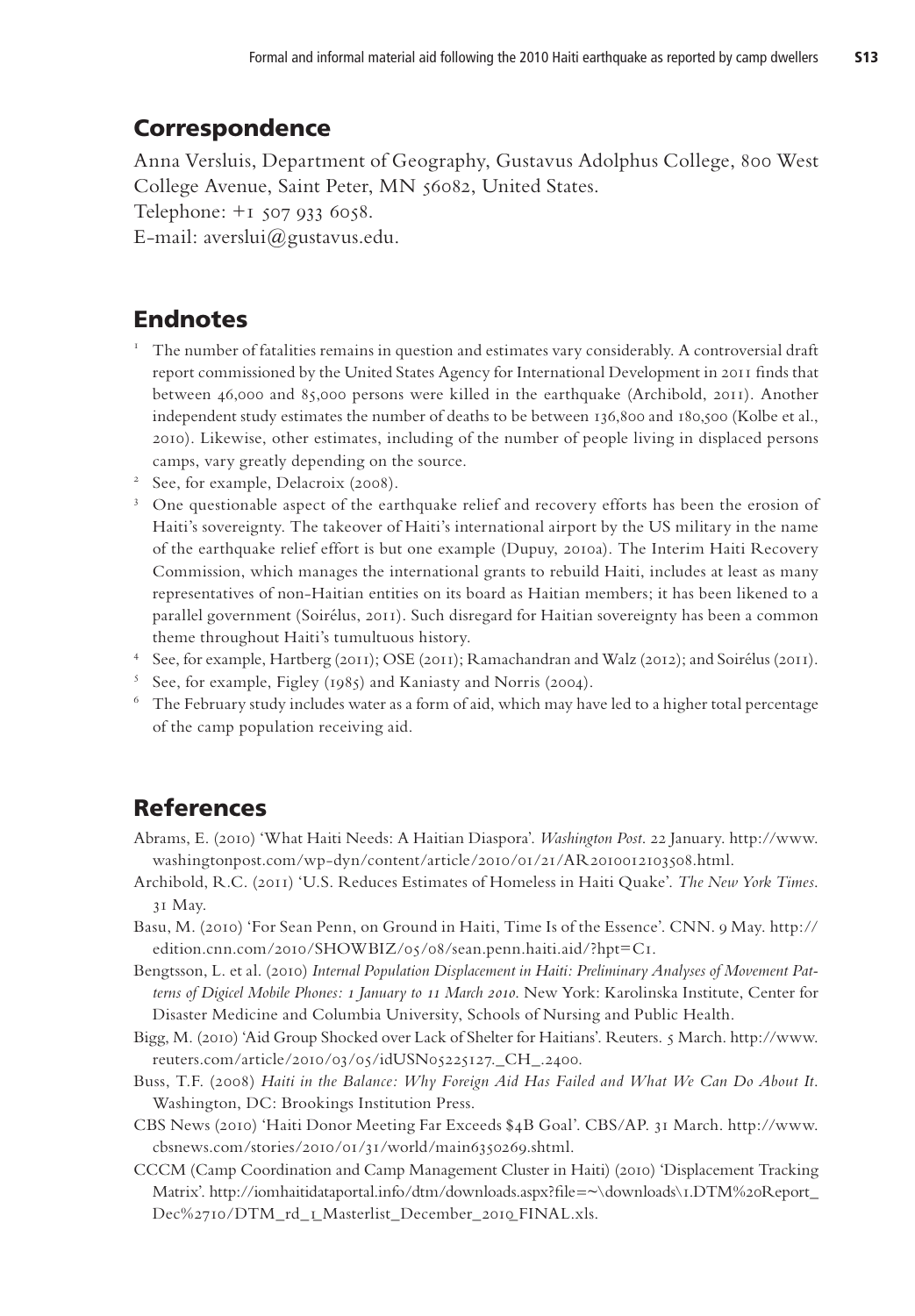- Christian Aid (2012) 'Haiti—Unconditional Cash Transfers: Lessons Learnt'. Humanitarian Briefing Paper. http://reliefweb.int/report/haiti/unconditional-cash-transfers-%E2%80%93-lessons-learnthumanitarian-briefing-paper-january-2012.
- Collier, P. (2009) *Haiti: From Natural Catastrophe to Economic Security—A Report for the Secretary-General of the United Nations*. Oxford: Department of Economics, Oxford University. http://www.focal.ca/ pdf/haiticollier.pdf.
- CRED (Centre for Research on the Epidemiology of Disasters) (n.d.) 'EM-DAT: The International Disaster Database'. Brussels: CRED, School of Public Health, Université Catholique de Louvain. http://www.emdat.be/database (accessed December 2013).

Delacroix, P. (2008) 'Haïti: menace de catastrophe naturelle—Risque sismique élevé sur Port-au-Prince'. *Le Matin* (Port-au-Prince). 25 September. http://www.lematinhaiti.com/Article.asp?ID=14646. Dreze, J. and A.K. Sen (1989) *Hunger and Public Action*. Oxford: Clarendon Press.

- Dupuy, A. (2007) *The Prophet and Power: Jean-Bertrand Aristide, the International Community, and Haiti*. Lanham, MD: Rowman & Littlefield.
- Dupuy, A. (2010a) 'Beyond the Earthquake: A Wake-Up Call for Haiti'. *Latin American Perspectives*. 37(3), pp. 195–204.
- Dupuy, A. (2010b) 'Disaster Capitalism to the Rescue: The International Community and Haiti after the Earthquake'. *NACLA Report on the Americas*. July/August 2010, pp. 14–19.
- Eberhard, M.O., et al. (2010) 'The Mw 7.0 Haiti Earthquake of January 12, 2010: USGS/EERI Advance Reconnaissance Team Report'. United States Geological Survey Open-File Report 2010-1048. Reston, VA: United States Geological Survey. http://pubs.usgs.gov/of/2010/1048/.
- Fagen, P. (2006) *Remittances in Crises: A Haiti Case Study*. London: Humanitarian Policy Group, Overseas Development Institute. www.odi.org.uk/resources/download/300.pdf.
- Farmer, P. (2011) *Haiti after the Earthquake*. New York: PublicAffairs.
- Fatton, R., Jr. (2010) 'Hope amidst Devastation: Towards a New Haitian State'. New York: Social Science Research Council. 20 January. http://www.ssrc.org/features/pages/haiti-now-and-next/ 1338/1330/.
- Figley, C.R. (1985) 'Traumatic Stress: The Role of the Family and Social Support'. In C.R. Figley (ed.) *Trauma and Its Wake.* New York: Brunner/Mazel, pp. 39–54.
- Frank, R.H. and A.J. Glass (1999) *Microeconomics and Behavior*. Boston: Irwin McGraw-Hill.
- Griffin, T.M. et al. (2010) *Neglect in the Encampments: Haiti's Second-Wave Humanitarian Disaster*. Boston: Institute for Justice and Democracy in Haiti. http://www.canadahaitiaction.ca/human\_rights?page=3.
- Guyler Delva, J. (2010) 'Haiti Starts Moving Quake Victims to Safer Refuge'. Reuters. 10 April. http:// www.reuters.com/article/2010/04/11/us-quake-haiti-shelter-idUSTRE63A00220100411.
- Haggerty, R.A. (1989) 'Haiti: A Country Study'. Washington, DC: United States Government Printing Office for the Library of Congress. http://countrystudies.us/haiti/.
- Hartberg, M. (2011) 'From Relief to Recovery: Supporting Good Governance in Post-Earthquake Haiti'. Oxford: Oxfam. 6 January. http://www.oxfam.org/en/policy/relief-recovery.
- Harvey, P. (2007) *Cash-based Responses in Emergencies*. London: Humanitarian Policy Group, Overseas Development Institute. January. http://www.odi.org.uk/resources/download/229.pdf.
- Hulme, D., J. Hanlon and A. Barrientos (2010) *Just Give Money to the Poor: The Development Revolution from the Global South*. Sterling, VA: Kumarian Press.
- IOM (International Organization for Migration) in Haiti (2012) 'IOM Figures Show Dramatic Fall in Numbers Living in Haiti Camps'. Geneva: IOM. 2 May. http://www.iom.int/cms/en/sites/iom/ home/news-and-views/press-briefing-notes/pbn-2012/pbn-listing/iom-figures-show-dramaticfall-in-number.html.
- IRIN (2010) 'Haiti–US: Washington Aid Policy May Be Shifting'. New York: United Nations Office for the Coordination of Humanitarian Affairs. 19 April. http://www.irinnews.org/Report.aspx? ReportId=88857.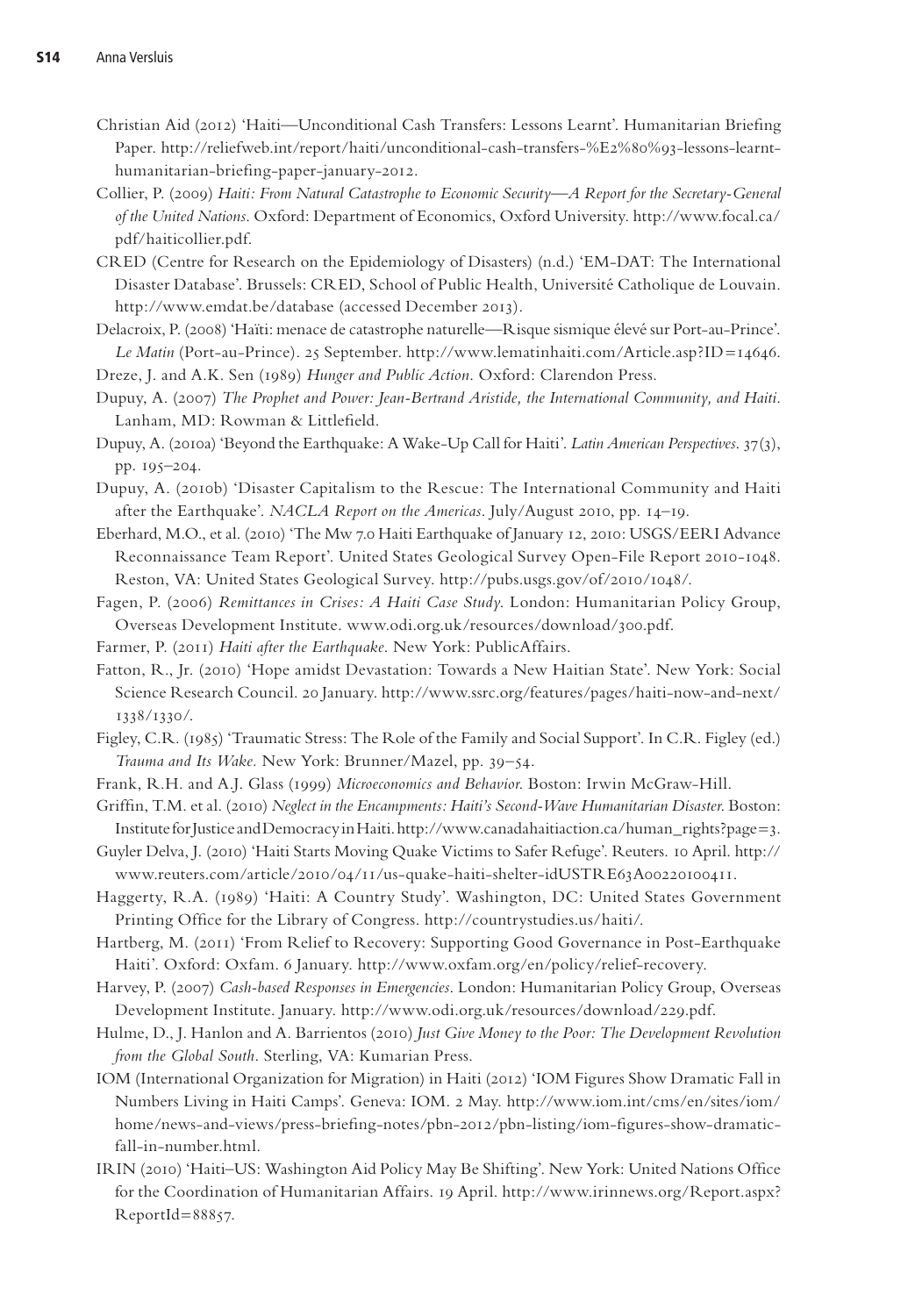- Kaniasty, K. and F.H. Norris (2004) 'Social Support in the Aftermath of Disasters, Catastrophes, and Acts of Terrorism: Altruistic, Overwhelmed, Uncertain, Antagonistic, and Patriotic Communities'. In R.J. Ursano, A.E. Norwood and C.S. Fullerton (eds.) *Bioterrorism: Psychological and Public Health Interventions.* Cambridge: Cambridge University Press, pp. 200–29.
- Kolbe et al. (2010) 'Mortality, Crime and Access to Basic Needs before and after the Haiti Earthquake: A Random Survey of Port-au-Prince Households'. *Medicine, Conflict and Survival.* 26(4), pp. 281–97.
- Laguerre, M.S. (1987) 'Migration and Urbanization in Haiti'. *Sociologus*. 37(2), pp. 118–39.
- Luce, J. (2010) 'Fonkonze: Haitian Diaspora Units across U.S.' *Huffington Post*. 6 May. http://www. huffingtonpost.com/jim-luce/fonkoze-haitian-diaspora\_b\_193550.html.
- Maguire, R. (2010) 'In the Aftermath of the Earthquake: Rebuilding to Rebalance Haiti'. New York: Social Science Research Council. 16 February. http://www.ssrc.org/features/pages/haiti-nowand-next/1338/1459/.
- MCC (Mennonite Central Committee) (2010) *Be an Advocate: MCC Haiti Advocacy Guide for the United States*. http://washingtonmemo.files.wordpress.com/2010/06/mcc\_guide\_to-haiti\_advocacy.pdf.
- NAM and BAI (New American Media and Bendixen & Amandi International) (2010) *Poll of the Haitian Diaspora on the Earthquake: Executive Poll Summary*. 28 January. http://news.newamericamedia. org/news/view\_article.html?article\_id=3b09ad4d30ff54b0d4ad8f72c5c5ea44.
- OCHA (United Nations Office for the Coordination of Humanitarian Affairs) (2010) *Humanitarian Bulletin*. 3, 24 May. http://reliefweb.int/sites/reliefweb.int/files/resources/D43EE984293AC8228 525772D0065474E-Full\_Report.pdf.
- Orozco, M. (2006) *Understanding the Remittance Economy in Haiti*. Washington, DC: Inter-American Dialogue. 15 March. http://www.thedialogue.org/PublicationFiles/Understanding%20the%20 remittance%20economy%20in%20Haiti.pdf.
- OSE (United Nations Office of the Special Envoy for Haiti) (2011) *Has Aid Changed? Channelling Assistance to Haiti Before and After the Earthquake*. New York: OSE, United Nations. June 2011.
- OSE (2012) 'International Assistance to Haiti: Key Facts as of March 2012'. http://www.undp.org/ content/dam/undp/library/crisis%20prevention/disaster/latin\_america/UNDP-HAT-CPR-Internationalassistancekeyfacts-2011-EN.pdf.
- Perloff, J.M. (2007) *Microeconomics*. Boston: Pearson.
- Pew Research Center (2010) 'Haiti Dominates Public's Consciousness: Nearly Half Have Donated or Plan to Give'. Washington, DC: Pew Research Center. 20 January. http://people-press.org/ 2010/01/20/haiti-dominates-publics-consciousness/.
- Quarantelli, E.L. (1960) 'A Note on the Protective Function of the Family in Disasters'. *Marriage and Family Living*. 22(3), pp. 263–64.
- Ramachandran, V. and J. Walz (2012) *Haiti: Where Has All the Money Gone?* CGD Policy Paper 004. Washington, DC: Center for Global Development.
- RNDDH (Réseau National de Défense des Droits Humains) (2010) 'Séisme du 12 janvier 2010: Un drame national qui nécessite la conjugaison des efforts de tous les Haïtiens'. Port-au-Prince: RNDDH. 22 January. http://rnddh.org/content/uploads/2012/04/Séisme-en-Haïti-2010.pdf.
- Schmidt, H. (1995) *The United States Occupation of Haiti, 1915–1934*. New Brunswick, NJ: Rutgers University Press.
- Schuller, M. (2010) 'Haiti's Disaster after the Disaster: The IDP Camps and Cholera'. *Journal of Humanitarian Assistance*. December.
- Soirélus, L. (2011) '"Nous réclamons la disparition de la CIRH"'. *Le Nouvelliste* (Port-au-Prince). 1 April. http://lenouvelliste.com/article.php?PubID=1&ArticleID=90907&PubDate=2011-04-01.
- Solomon, S.D. (1985) 'Mobilizing Social Support Networks in Times of Disaster'. In C.R. Figley (ed.) *Trauma and Its Wake.* New York: Brunner/Mazel, pp. 232–63.
- Sontag, D. (2010) 'Tent City at a Golf Club Dramatizes Haiti's Limbo'. *The New York Times*. 21 March. http://www.nytimes.com/2010/03/22/world/americas/22haiti.html.